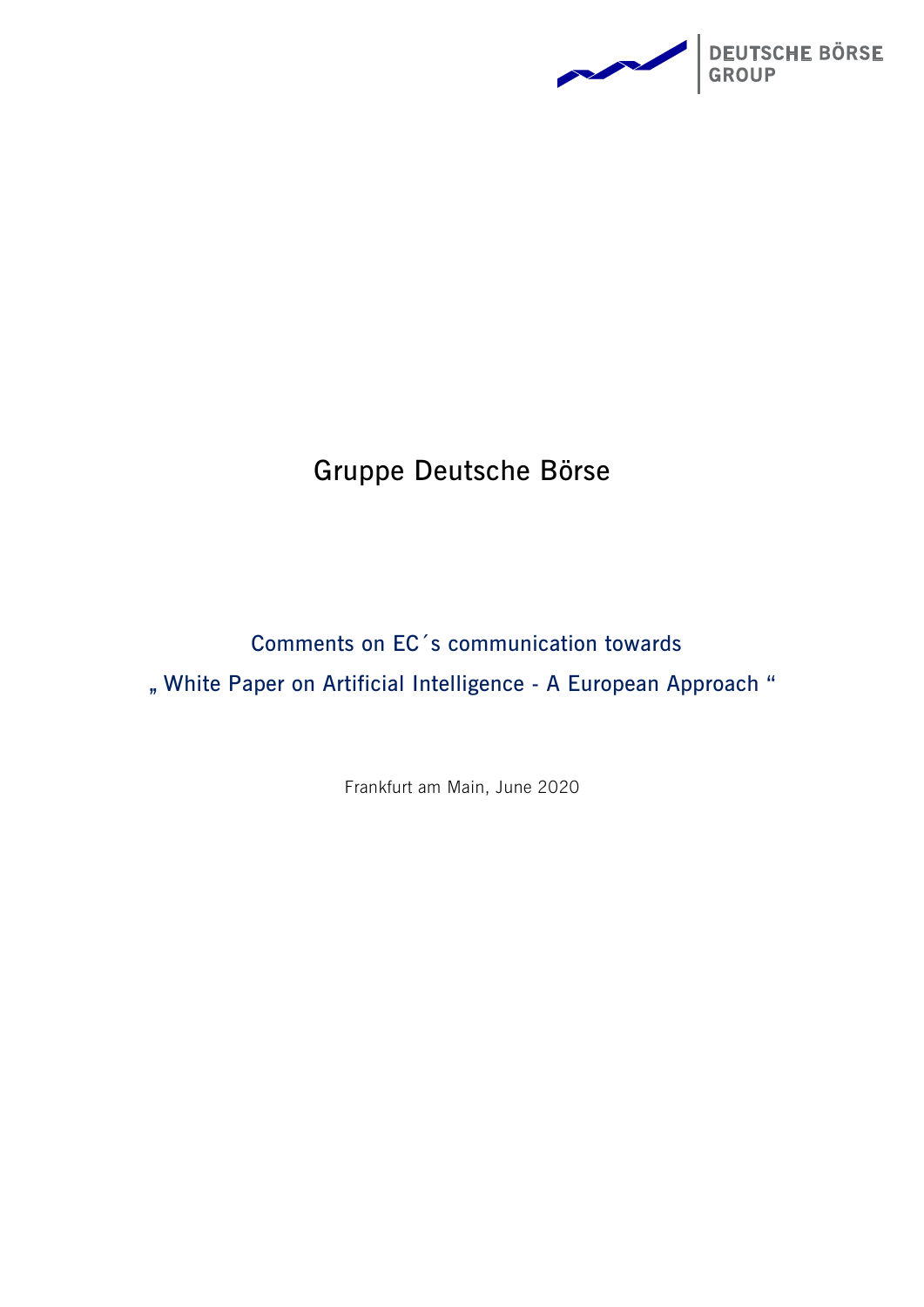### **DBG key messages**

**Mutual understanding:** The cooperation between authorities and market participants can bring valuable outcomes, not only during the actual cooperation but further, if it widens the mutual understanding of benefits and risks associated with a technology and lays the ground for a wider ecosystem. These ecosystems should be promoted and supported. Together with the Hessian Ministries, DBG and other have such a cooperation within the so called "Financial Big Data Cluster".

**Apply existing rules:** From our point of view as a financial market infrastructure, most activities/services performed by AI applications in the financial sector would be regulated by already existing rules and legislation

**Same business same risk same rules:** In general, it might be useful to ask whether a completely "new", and therefore unregulated, task is performed by an AI application in contrast to an already "known", and therefore regulated task. In the latter case, adjustments to the existing framework might be sufficient.

**Review of requirements:** The list of requirements for (high-risk) AI applications should be reviewed and updated timely and frequently, e.g. without a level 1 change of the regulatory framework, to keep up with technological innovation. The review of the criteria must not need to be in regulation but rather on guidelines published by supervisory authorities and could be updated on a more regular basis.

**Efficiency of the assessment-process:** it is crucial that the necessary capacities are in place to assess the AI, to ensure the efficiency of the assessment-process to support the launch of AI products.

**We support a certification of high-risk AI applications**. Further, for non-high risk AI applications it should be allowed for companies to receive a voluntary certification. We prefer an official harmonized labelling system for both applications with clear requirements and an official certification process performed by a formally authorized actor. This service could be offered by a public authority directly or by a private institution with a public permission on behalf of public authorities (like the German TÜV).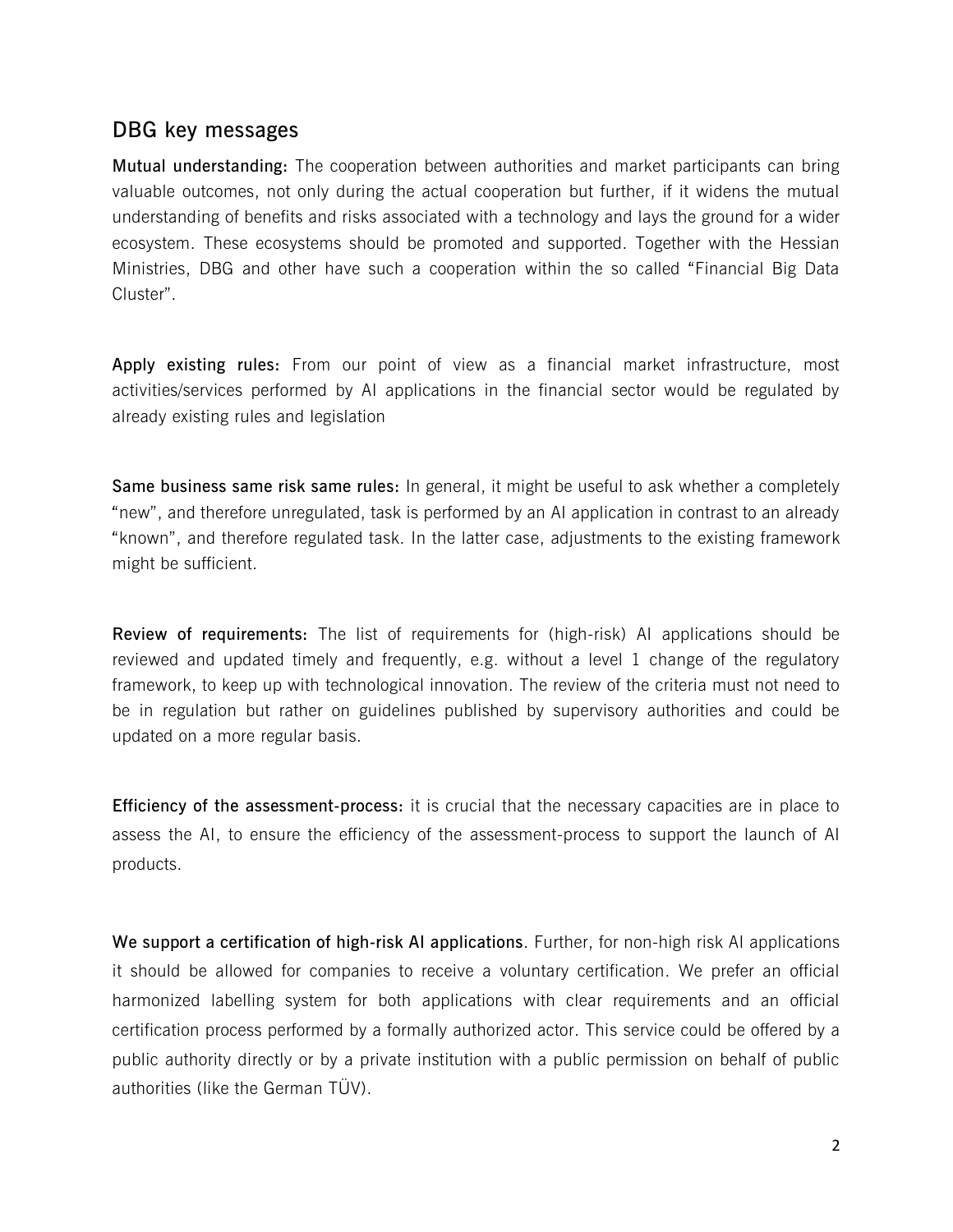**Self-certification:** We are opposing "self-certification" systems in general, as they lead to a lot of certificates and blurring the information for users in the end (negative developments in the area of "bio"). If a "self-certification" system is used, there should be an external validation by auditors.

**Sandboxes:** Sandboxes are a solution in the technical testing phase, however if the service is offered to customers in reality / goes life, rules need to apply (no legal free-ride e.g. with regard to GDPR).

**AI review life-cycle:** every AI provider needs to think about internal processes (models, training of data, handling of critical situations, handbooks, documentation etc.), the official certification, both ex-ante and ex-post assessments, later more ex-post than ex-ante assessments, after 5 years revision of processes, if necessary.

**Risk Assessment**: In general, any AI application must have clear and well-designed rules/objectives to minimize the associated risks. High-risk AI applications: A combination of exante assessments, based on an external conformity procedure, as well as ex-post market surveillance would be useful. Non high-risk AI applications: A combination of ex-ante assessments, based on a self-assessment, as well as ex-post market surveillance would be useful. In cases where ex-ante assessments are difficult, more ex-post assessments are needed. Either way, it is crucial that the necessary capacities are in place to assess the AI, to ensure the efficiency to support the launch of AI products.

**Open/ closed systems**: It is important to differentiate between AI applications operating in "open systems" (e.g. road traffic) or "closed systems" (e.g. playing chess). In "open systems", the AI will never be able to cover all eventualities, as the training data is always limited. Here humans must make the final decision. This is also true for high-risk AI applications in "closed systems".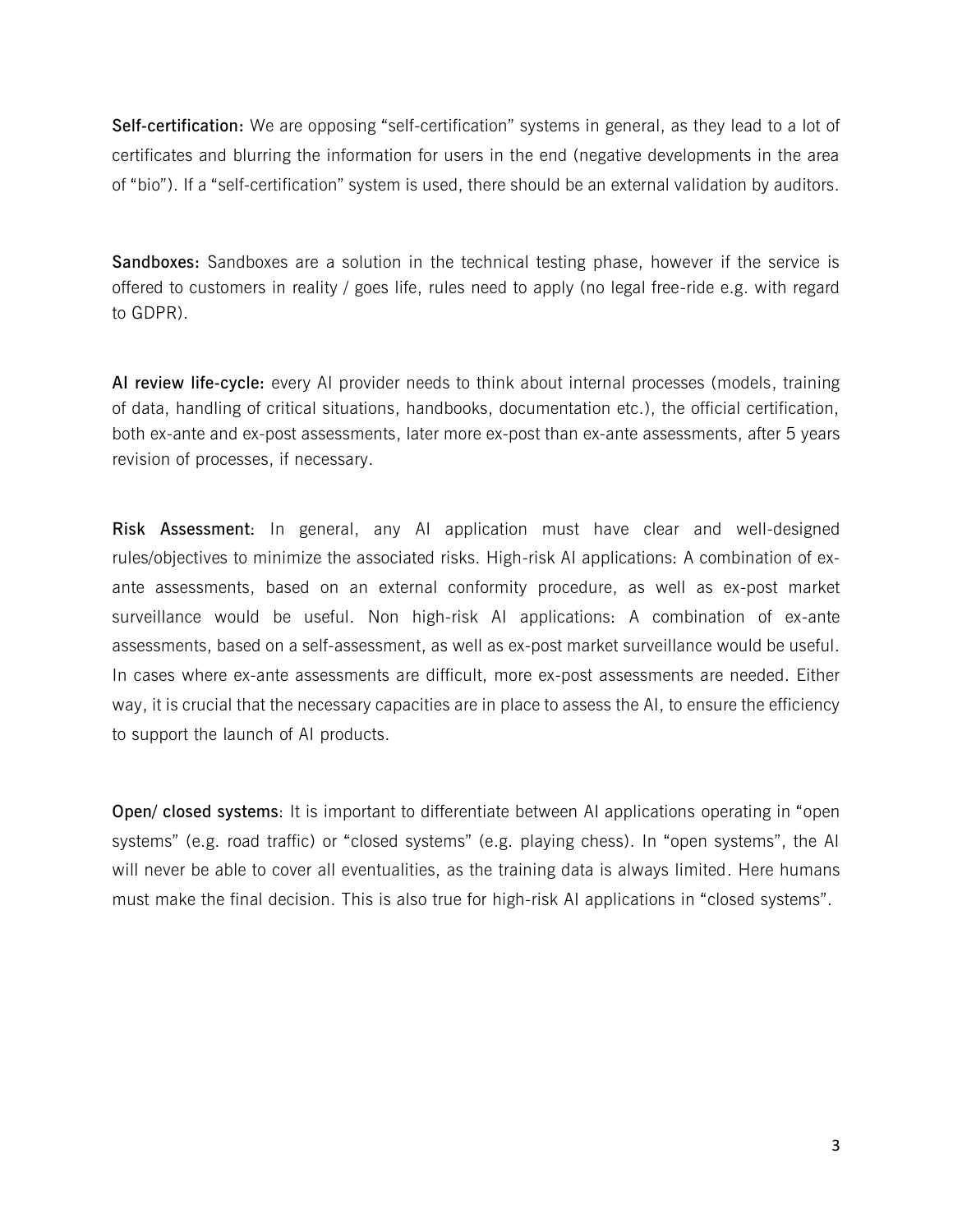## **Consultation on the White Paper on Artificial**

## **Intelligence - A European Approach**

## **Section 1 - An ecosystem of excellence**

To build an ecosystem of excellence that can support the development and uptake of AI across the EU economy, the White Paper proposes a series of actions.

### **Question 1: In your opinion, how important are the six actions proposed in section 4 of the White Paper on AI (1-5: 1 is not important at all, 5 is very important)?**

|                                                                               | $1 - Not$ | $2 - Not$ | $3 -$   | $4 -$                     | 5 - Very                  | <b>No</b> |
|-------------------------------------------------------------------------------|-----------|-----------|---------|---------------------------|---------------------------|-----------|
|                                                                               | important | important | Neutral | Important                 | important                 | opinion   |
|                                                                               | at all    |           |         |                           |                           |           |
| Working with Member states                                                    |           |           |         | $\boldsymbol{\mathsf{x}}$ |                           |           |
| the efforts of the<br>Focussing<br>research<br>and<br>innovation<br>community |           |           |         | $\boldsymbol{\mathsf{x}}$ |                           |           |
| <b>Skills</b>                                                                 |           |           |         | $\boldsymbol{\mathsf{x}}$ |                           |           |
| Focus on SMEs                                                                 |           |           |         | $\boldsymbol{\mathsf{x}}$ |                           |           |
| Partnership with the private sector                                           |           |           |         |                           | $\boldsymbol{\mathsf{x}}$ |           |
| Promoting the adoption of AI by<br>the public sector                          |           |           |         | $\boldsymbol{\mathsf{x}}$ |                           |           |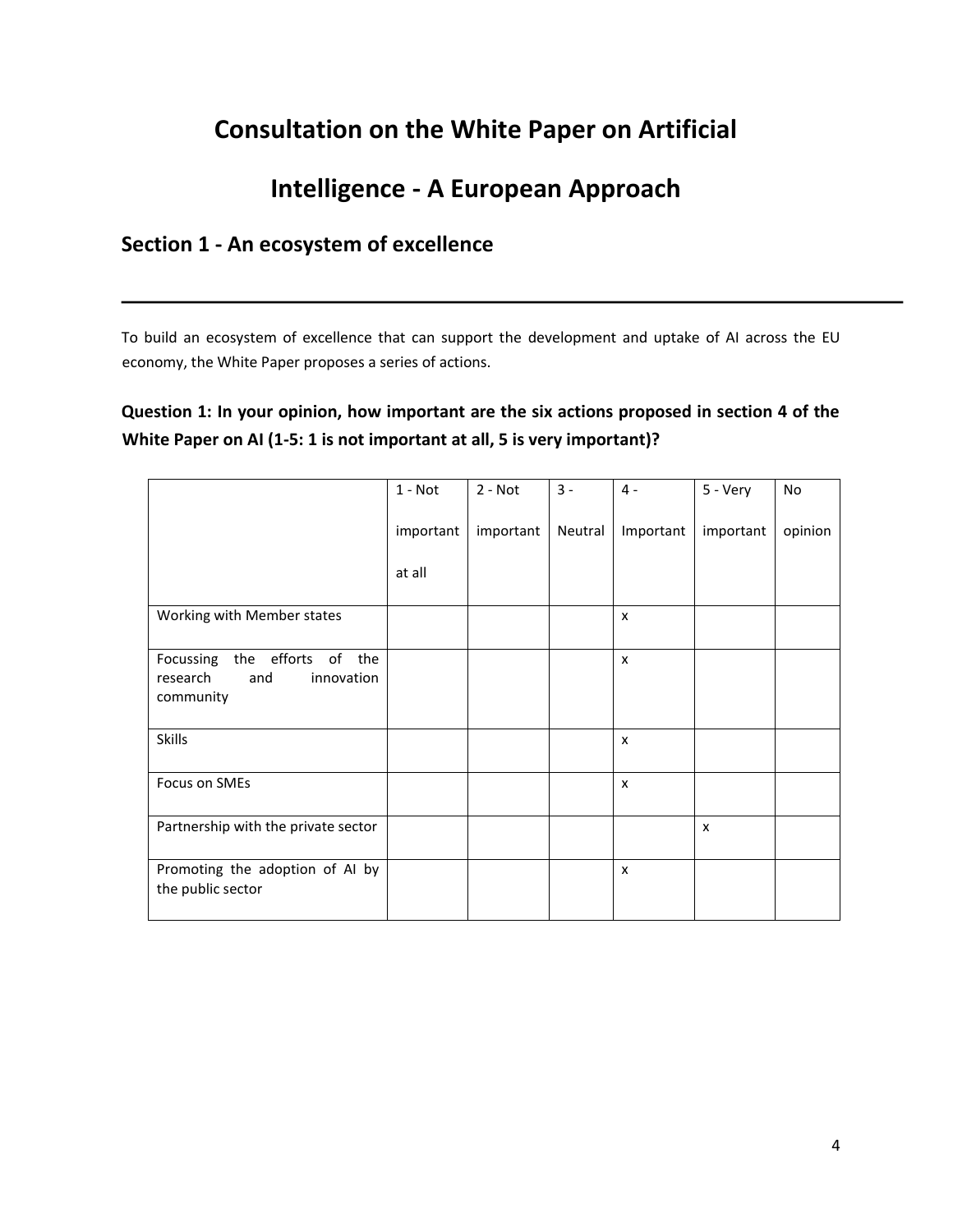#### **Question 1a: Are there other actions that should be considered?**

#### **DBG RESPONSE:**

The cooperation between authorities and market participants can bring valuable outcomes, not only during the actual cooperation. It also widens the mutual understanding of benefits and risks associated with a technology and lays the ground for a wider ecosystem. These ecosystems should be promoted and supported. Together with the Hessian Ministries, Deutsche Börse Group and others, have such a cooperation within the so called "Financial Big Data Cluster"(FBDC).

#### **Revising the Coordinated Plan on AI (Action 1)**

The Commission, taking into account the results of the public consultation on the White Paper, will propose to Member States a revision of the Coordinated Plan to be adopted by end 2020.

#### **Question 2: In your opinion, how important is it in each of these areas to align policies and strengthen coordination as described in section 4.A of the White Paper (1-5: 1 is not important at all, 5 is very important)?**

|                                                                    | Not<br>1<br>Important at<br>all | Not<br>$\overline{2}$<br>$\qquad \qquad -$<br>important | $\overline{3}$<br>$\qquad \qquad \blacksquare$<br>Neutral | 4<br>Important | 5<br>$\overline{\phantom{a}}$<br>Veryimportant | No<br>opinion |
|--------------------------------------------------------------------|---------------------------------|---------------------------------------------------------|-----------------------------------------------------------|----------------|------------------------------------------------|---------------|
| Strengthen excellence in<br>research                               |                                 |                                                         |                                                           | X              |                                                |               |
| Establish world-reference<br>testing facilities for AI             |                                 |                                                         |                                                           |                | X                                              |               |
| Promote the uptake of AI<br>by business and the public<br>sector   |                                 |                                                         |                                                           |                | X                                              |               |
| Increase the financing for<br>start-ups innovating in AI           |                                 |                                                         |                                                           | X              |                                                |               |
| Develop skills for AI and<br>adapt existing training<br>programmes |                                 |                                                         |                                                           | X              |                                                |               |
| Build up the European<br>data space                                |                                 |                                                         |                                                           |                | X                                              |               |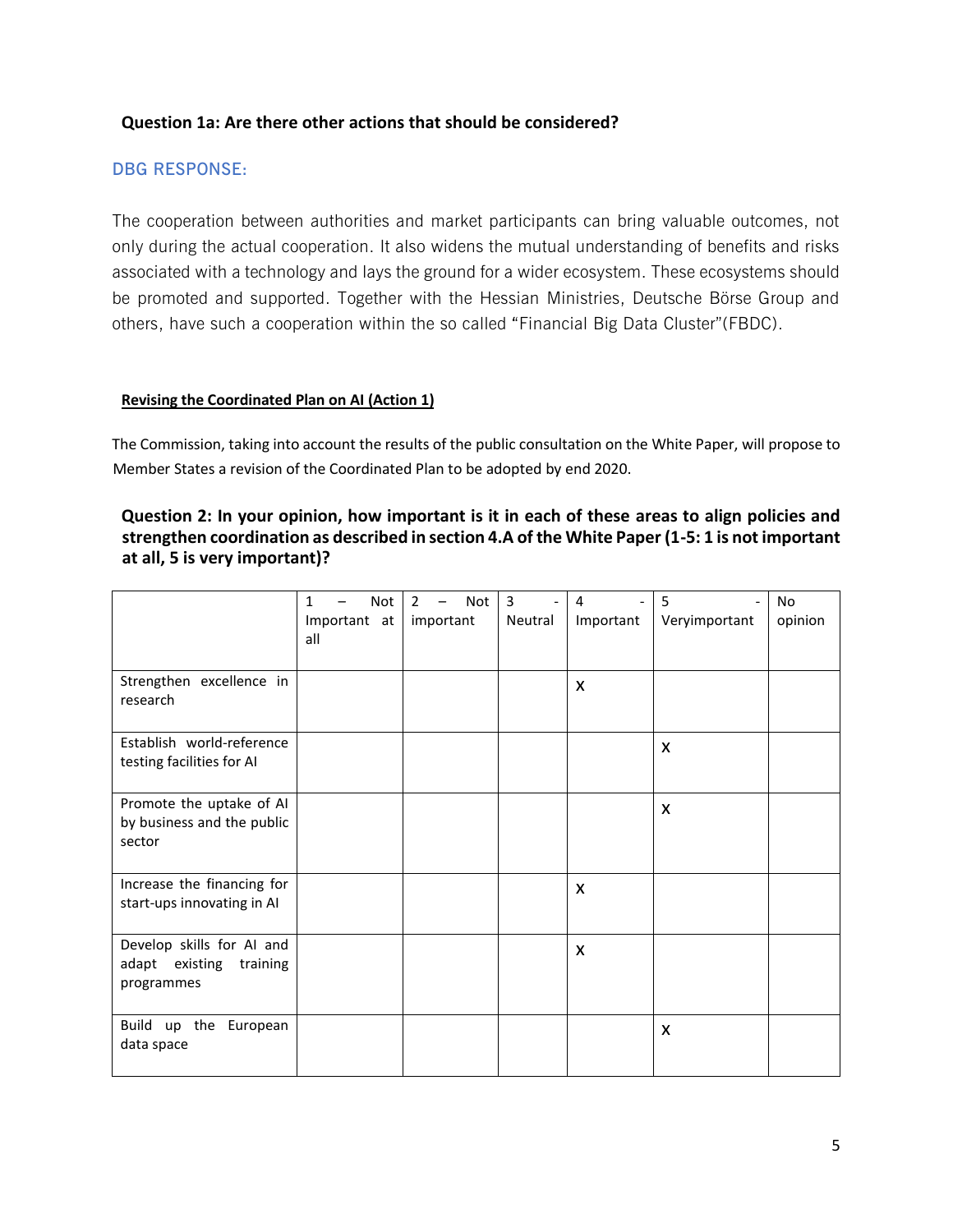#### **Question 2a: Are there other areas that that should be considered?**

#### **DBG RESPONSE:**

A balanced approach is most beneficial, as it can support the cooperation of small/big public/private actors necessary for successful AI ecosystems within/beyond one industry sector.

Regarding the EU data spaces, we see the political interest, however one "single common EU data space" would not lead to innovation; a competitive approach would be preferable. Also, we would prefer to start with "meaningful content clusters" and develop standards for those data for interoperability.

#### **A united and strengthened research and innovation community striving for excellence**

Joining forces at all levels, from basic research to deployment, will be key to overcome fragmentation and create synergies between the existing networks of excellence.

#### **Question 3: In your opinion how important are the three actions proposed in sections 4.B, 4.C and 4.E of the White Paper on AI (1-5: 1 is not important at all, 5 is very important)?**

|                                                                                                                           | Not<br>1<br>Important<br>at all | $\mathcal{P}$<br>Not<br>—<br>important | 3<br>$\overline{\phantom{a}}$<br>Neutral | 4<br>Important | 5<br>$\overline{\phantom{a}}$<br>Veryimportant | No<br>opinion |
|---------------------------------------------------------------------------------------------------------------------------|---------------------------------|----------------------------------------|------------------------------------------|----------------|------------------------------------------------|---------------|
| Support the establishment of a<br>lighthouse research centre that<br>is world class and able to attract<br>the best minds |                                 |                                        |                                          | X              |                                                |               |
| Network of existing AI research<br>excellence centres                                                                     |                                 |                                        |                                          | X              |                                                |               |
| Set<br>public-private<br>up<br>a<br>industrial<br>for<br>partnership<br>research                                          |                                 |                                        |                                          |                | X                                              |               |

#### **Question 3a: Are there any other actions to strengthen the research and innovation community that should be given a priority?**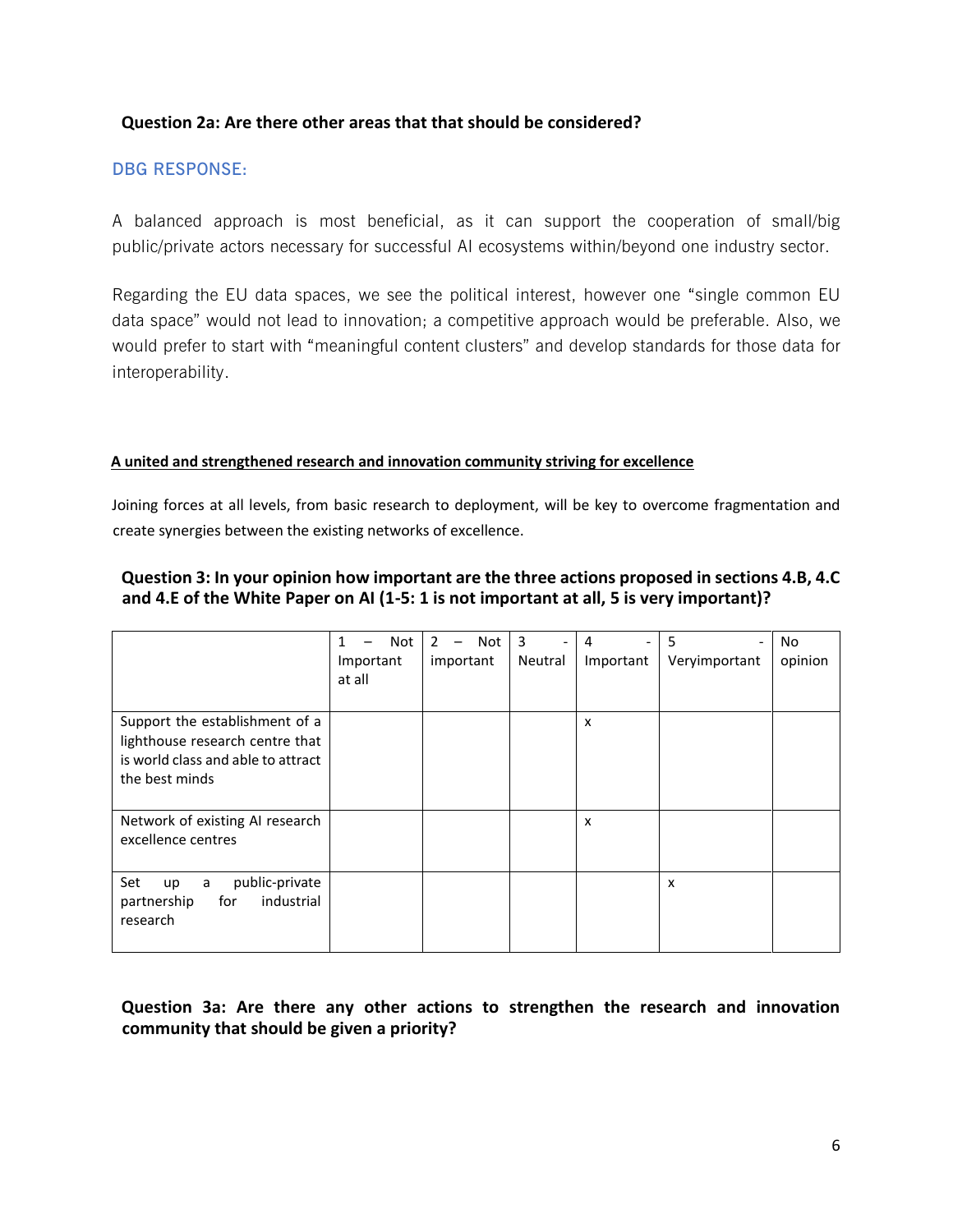#### **Focusing on Small and Medium Enterprises (SMEs)**

The Commission will work with Member States to ensure that at least one digital innovation hub per Member State has a high degree of specialisation on AI.

#### **Question 4: In your opinion, how important are each of these tasks of the specialised Digital Innovation Hubs mentioned in section 4.D of the White Paper in relation to SMEs (1-5: 1 is not important at all, 5 is very important)?**

|                                                                                                      | Not <sub>2</sub><br>$\mathbf{1}$<br>Important at important<br>all | Not <sub>3</sub> | Neutral | 4<br>Important | 5<br>Veryimportant | <b>No</b><br>opinion |
|------------------------------------------------------------------------------------------------------|-------------------------------------------------------------------|------------------|---------|----------------|--------------------|----------------------|
| SME's<br>raise<br>Help<br>to<br>about<br>awareness<br>potential benefits of AI                       |                                                                   |                  |         | $\mathsf{x}$   |                    |                      |
| Provide access to testing<br>and reference facilities                                                |                                                                   |                  |         |                | X                  |                      |
| Promote<br>knowledge<br>transfer and support the<br>development<br>of<br>AI<br>expertise for SMEs    |                                                                   |                  |         | $\mathsf{x}$   |                    |                      |
| partnerships<br>Support<br>between<br>SMEs, larger<br>enterprises and academia<br>around AI projects |                                                                   |                  |         |                | X                  |                      |
| Provide information about<br>equity financing for AI<br>startups                                     |                                                                   |                  |         | X              |                    |                      |

**Question 4a: Are there any other tasks that you consider important for specialised Digital Innovations Hubs?**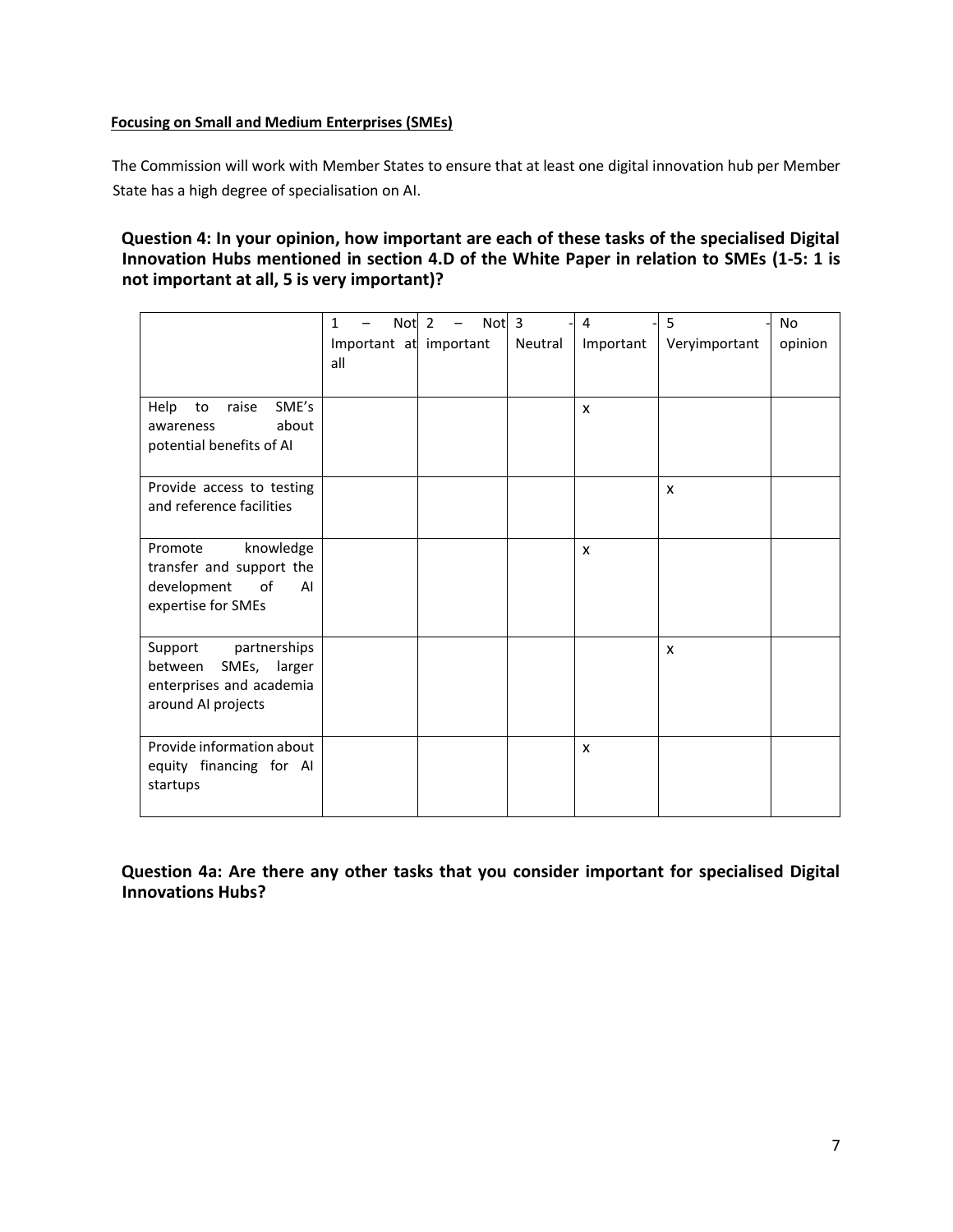## **Section 2 - An ecosystem of trust**

Chapter 5 of the White Paper sets out options for a regulatory framework for AI.

#### **Question 5: In your opinion, how important are the following concerns about AI (1-5: 1 is not important at all, 5 is very important)?**

|                                                                                                                                                      | $\mathbf{1}$<br>all | Not <sub>2</sub> | $\overline{\phantom{a}}$<br>Important at important | Not <sub>3</sub> | Neutral | 4<br>Important | 5<br>Veryimportant | <b>No</b><br>opinion |
|------------------------------------------------------------------------------------------------------------------------------------------------------|---------------------|------------------|----------------------------------------------------|------------------|---------|----------------|--------------------|----------------------|
| AI may endanger safety                                                                                                                               | $\mathsf{x}$        |                  |                                                    |                  |         |                |                    |                      |
| AI may breach fundamental<br>rights (such as human<br>dignity,<br>privacy,<br>data<br>protection, freedom of<br>expression, workers' rights<br>etc.) |                     |                  |                                                    |                  |         | X              |                    |                      |
| The use of AI may lead to<br>discriminatory outcomes                                                                                                 |                     |                  |                                                    |                  |         | X              |                    |                      |
| AI may take actions for<br>which the rationale cannot<br>be explained                                                                                |                     |                  |                                                    |                  | X       |                |                    |                      |
| Al may make it more<br>difficult for persons having<br>suffered harm to obtain<br>compensation                                                       |                     |                  |                                                    |                  |         |                |                    | X                    |
| AI is not always accurate                                                                                                                            |                     |                  |                                                    |                  |         | X              |                    |                      |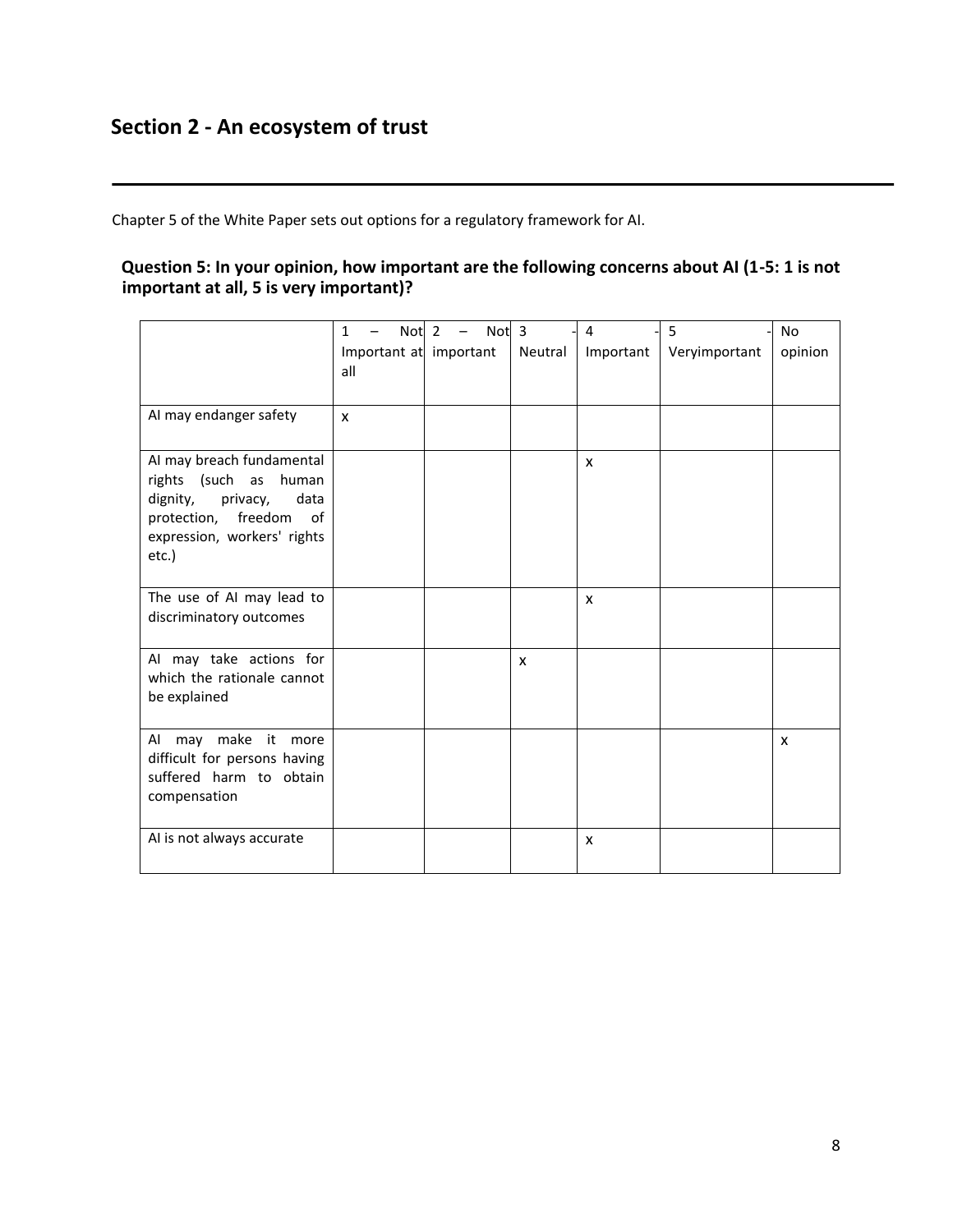#### **Question 5a: Do you have any other concerns about AI that are not mentioned above? Please specify:**

#### **DBG RESPONSE:**

From our perspective as a financial market infrastructure, we see no safety concerns with AI regarding the physically well-being.

We think it is necessary to focus on the tasks performed and the potential impact by AI applications in order to evaluate whether the rationale of a decision must be explainable mandatory. If AI applications would impact/interact with consumers directly this is more important, than if an AI performs business-internal "technical" tasks.

#### **Question 6: Do you think that the concerns expressed above can be addressed by applicable EU legislation? If not, do you think that there should be specific new rules for AI systems?**

- 1 Current legislation is fully sufficient
- 2 **DBG RESPONSE:** Current legislation may have some gaps
- 3 There is a need for a new legislation
- 4 Other
- 5 No opinion

#### Other, please specify

#### **DBG RESPONSE:**

From our point of view as a financial market infrastructure, most activities/services performed by AI applications in the financial sector would be regulated by already existing rules and legislation. Examples are the MiFID II/MiFIR framework or the GDPR, which would have to be respected anyway. To ensure speed-to-market, we would prefer to adjust/finetune existing regulation, if necessary. New regulation should only cover new issues related to AI.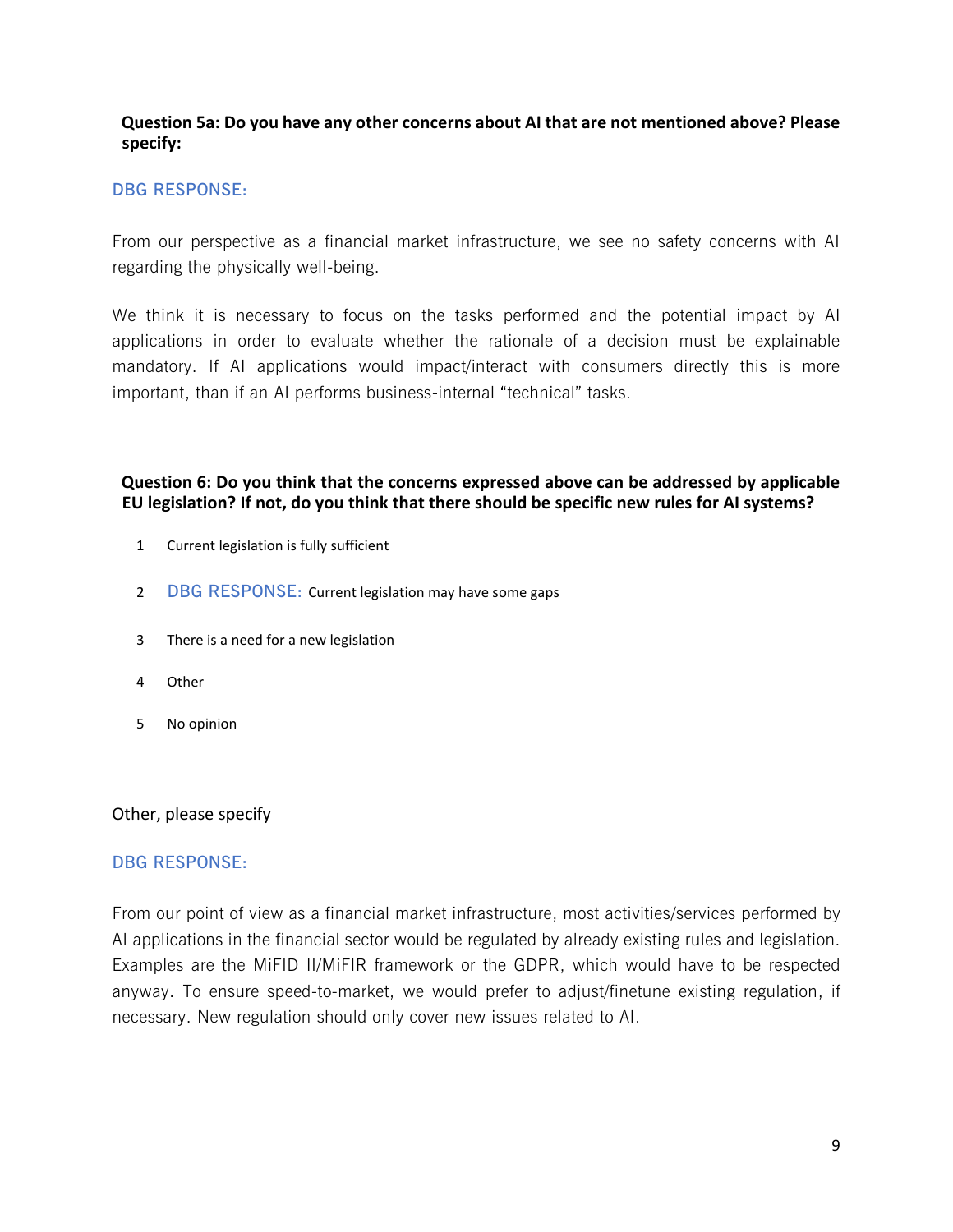**Question 7: If you think that new rules are necessary for AI system, do you agree that the introduction of new compulsory requirements should be limited to high-risk applications (where the possible harm caused by the AI system is particularly high)?**

- 1 **DBG RESPONSE:** Yes
- 2 No
- 3 Other
- 4 No opinion

Other, please specify:

#### **DBG RESPONSE:**

As stated above, and in order to support the data driven EU economy as well as the usage of AI applications, we think that the adjustment existing regulations is preferable to new rules. Therefore, we think that the introduction of new compulsory requirements should be limited to high-risk applications. Nevertheless, while we agree with the approach to determine risk in general, we think there is still a need for clear criteria to define "high-risk".

#### **Question 8: Do you agree with the approach to determine "high-risk" AI applications proposed in Section 5.B of the White Paper?**

- 1 **DBG RESPONSE:** Yes
- 2 No
- 3 Other
- 4 No opinion

Other, please specify: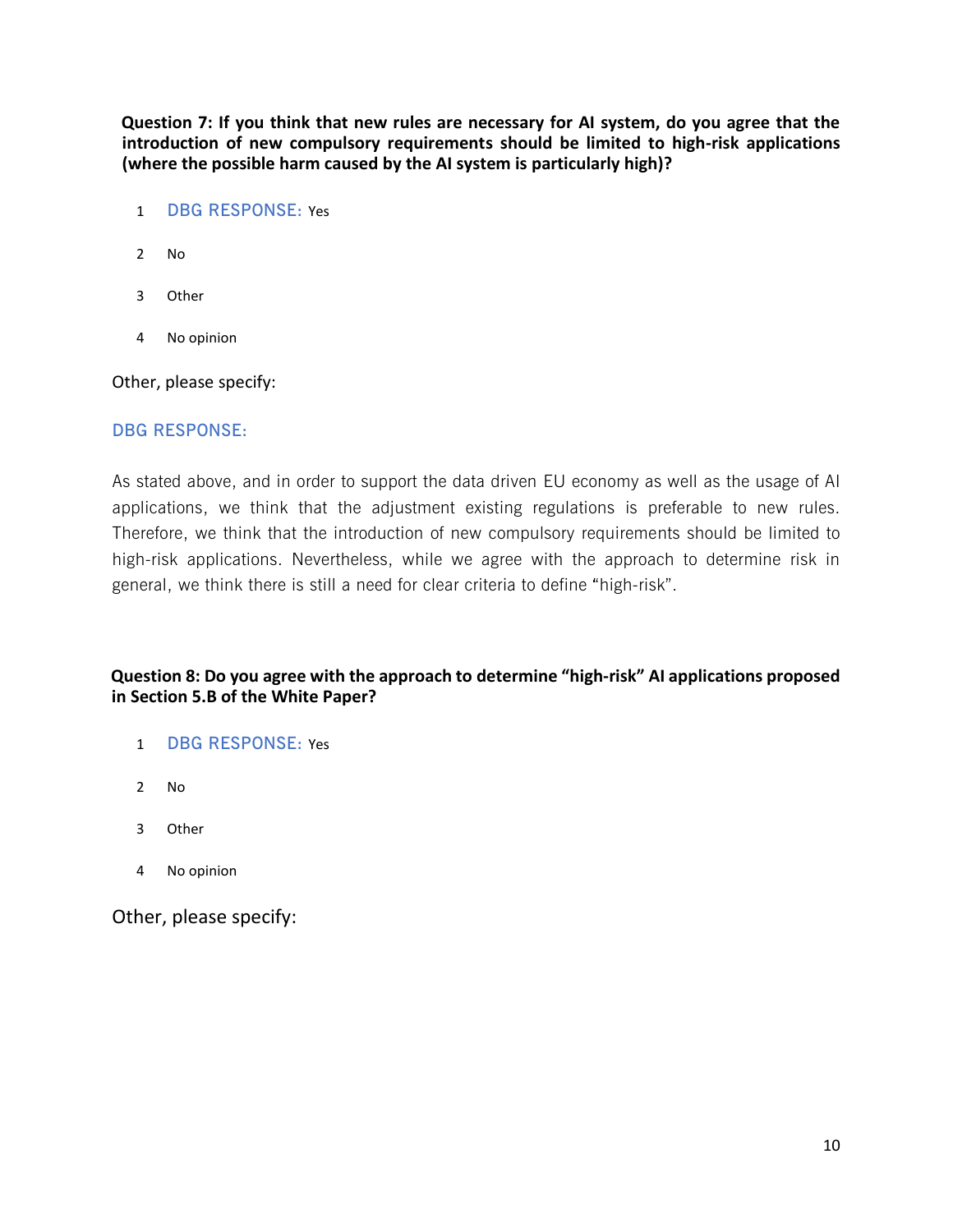#### **Question 9: If you wish, please indicate the AI application or use that is most concerning ("highrisk") from your perspective:**

#### **DBG RESPONSE:**

In general, any AI application must have clear and well-designed rules/objectives to minimize the associated risks. Further, it is important to differentiate between AI applications operating in "open systems" (e.g. road traffic) or "closed systems" (e.g. playing chess). In "open systems", the AI will never be able to cover all eventualities, as the training data is always limited. Here humans must make the final decision. This is also true for high-risk AI applications in "closed systems".

#### **Question 10: In your opinion, how important are the following mandatory requirements of a possible future regulatory framework for AI (as section 5.D of the White Paper) (1-6: 1 is not important at all, 6 is very important)?**

|                                                                     | 1   |           | Not <sub>2</sub> |              | Not <sub>3</sub> |         | 4         | 5             | No      |
|---------------------------------------------------------------------|-----|-----------|------------------|--------------|------------------|---------|-----------|---------------|---------|
|                                                                     | all | Important |                  | at important |                  | Neutral | Important | Veryimportant | opinion |
| The quality of training<br>data sets                                |     |           |                  |              |                  |         |           | X             |         |
| The keeping of records<br>and data                                  |     |           |                  |              |                  |         | X         |               |         |
| Information<br>the<br>on<br>purpose and the nature<br>of AI systems |     |           |                  |              |                  |         | X         |               |         |
| Robustness<br>and<br>accuracy of AI systems                         |     |           |                  |              |                  |         | X         |               |         |
| Human oversight                                                     |     |           |                  |              |                  |         | X         |               |         |
| Clear liability and safety<br>rules                                 |     |           |                  |              |                  |         | X         |               |         |

#### **ADDITIONAL DBG RESPONSE:**

From an innovation standpoint it must be avoided that consumers must be informed about every step in the process while dealing with an AI.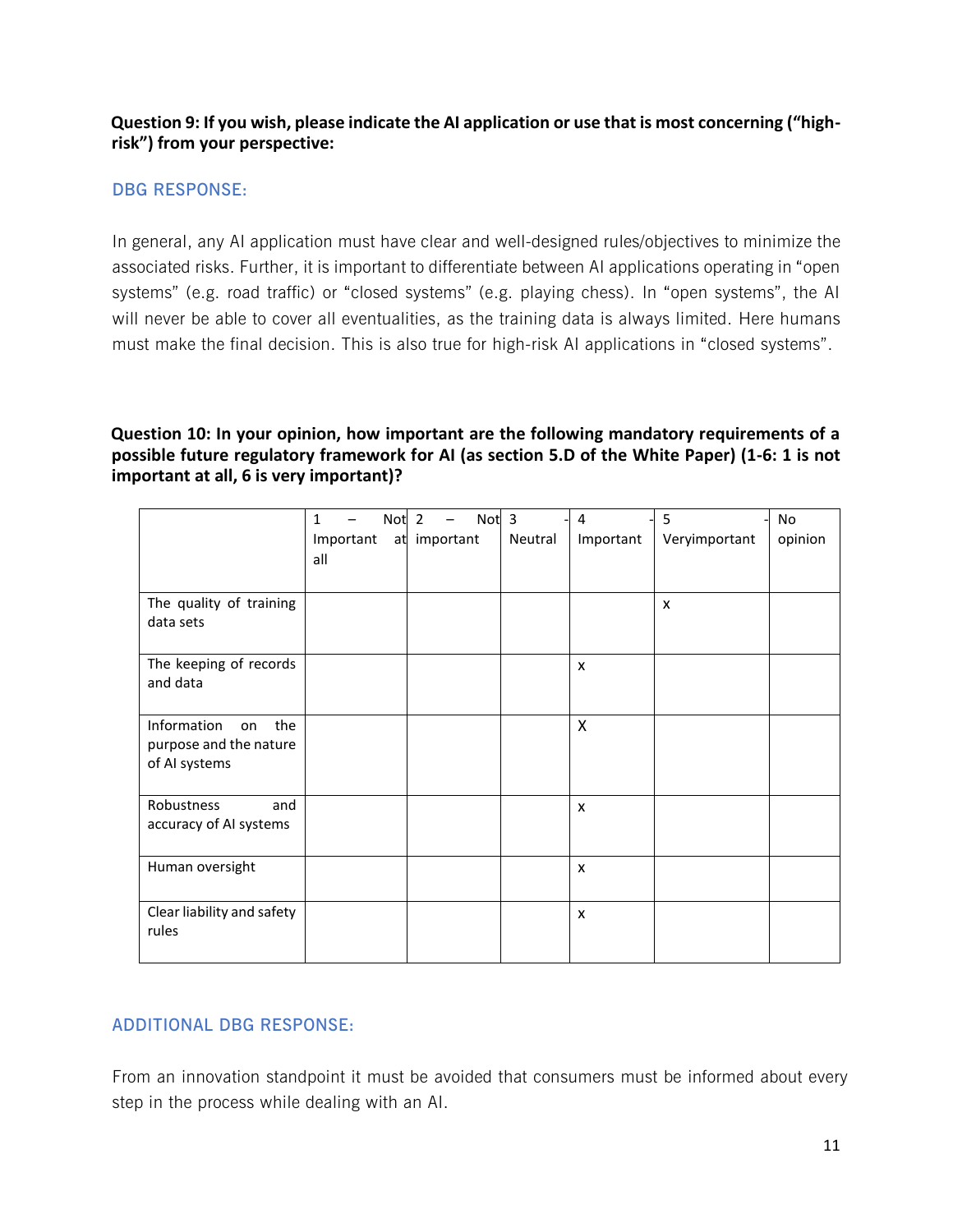**Question 11: In addition to the existing EU legislation, in particular the data protection framework, including the General Data Protection Regulation and the Law Enforcement Directive, or, where relevant, the new possibly mandatory requirements foreseen above (see question above), do you think that the use of remote biometric identification systems (e.g. face recognition) and other technologies which may be used in public spaces need to be subject to further EU-level guidelines or regulation:**

- 1 No further guidelines or regulations are needed
- 2 Biometric identification systems should be allowed in publicly accessible spaces only in certain cases or if certain conditions are fulfilled (please specify)
- 3 Other special requirements in addition to those mentioned in the question above should be imposed (please specify)
- 4 Use of Biometric identification systems in publicly accessible spaces, by way of exception to the current general prohibition, should not take place until a specific guideline or legislation at EU level is in place.
- 5 Biometric identification systems should never be allowed in publicly accessible spaces
- 6 **DBG RESPONSE:** No opinion

Please specify your answer:

**Question 12: Do you believe that a voluntary labelling system (Section 5.G of the White Paper) would be useful for AI systems that are not considered high-risk in addition to existing legislation?**

- 1 **DBG RESPONSE:** Very much
- 2 Much
- 3 Rather not
- 4 Not at all
- 5 No opinion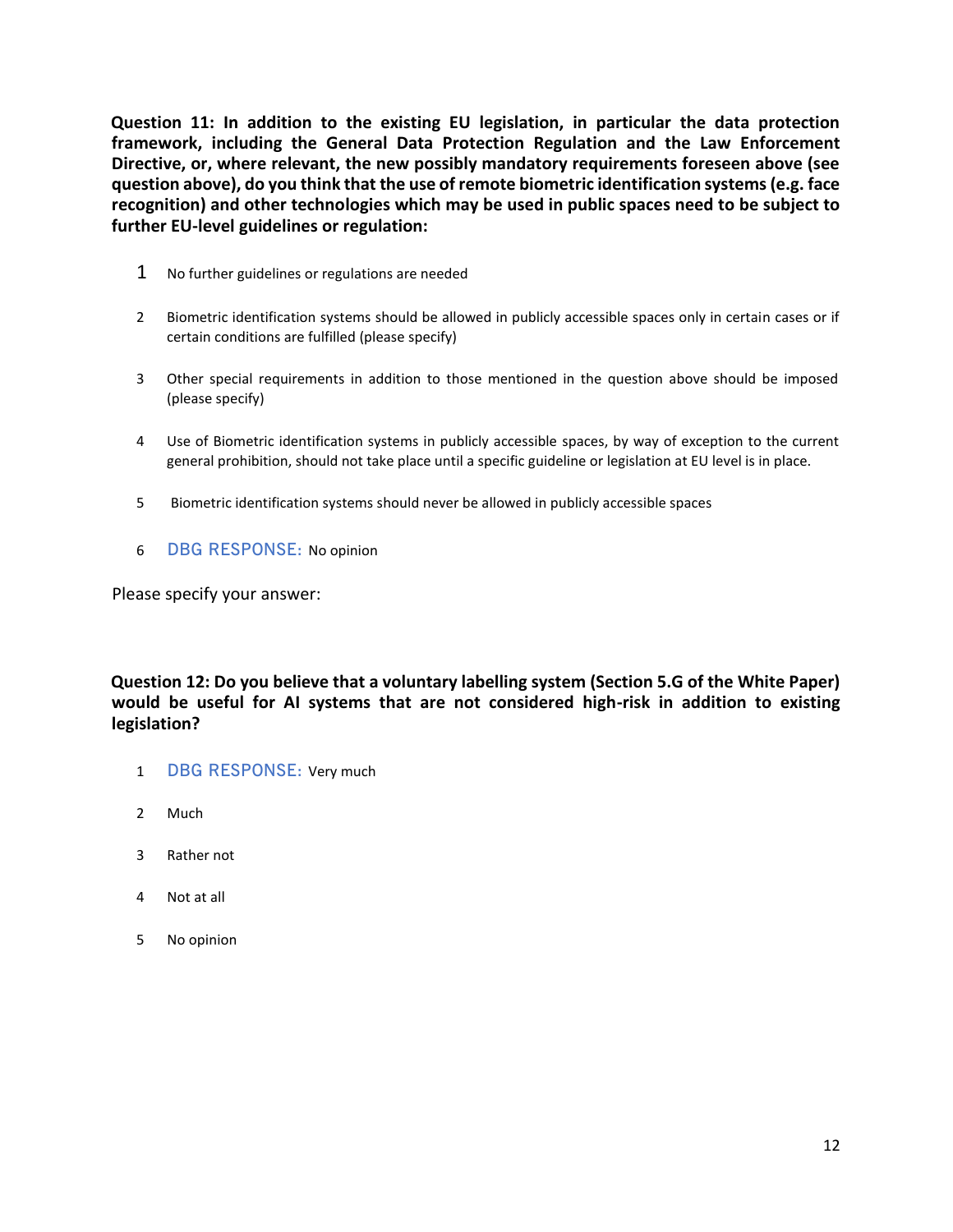#### **Question 12a: Do you have any further suggestion on a voluntary labelling system?**

#### **DBG RESPONSE:**

We support a certification of high-risk AI applications. Further, for non-high risk AI applications it should be allowed for companies to receive a voluntary certification.

We prefer an official harmonized labelling system for both applications with clear requirements and an official certification process performed by a formally authorized actor. This service could be offered by a public authority directly or by a private institution with a public permission on behalf of public authorities (e.g. like the German TÜV).

A differentiated grading system (e.g. bronze, silver, gold) could be useful, if an AI application fulfills only some of the categories/requirements. However, it must be secured that the formally authorized actors have the capacity (resources, budget etc.) to perform their tasks efficiently and in time.

We are opposing "self-certification" systems in general, as they lead to a lot of certificates and blurring the information for users in the end (negative developments in the area of "bio"). If a "self-certification" system is used, there should be an external validation by auditors.

#### **Question 13: What is the best way to ensure that AI is trustworthy, secure and in respect of European values and rules?**

- 1 Compliance of high-risk applications with the identified requirements should be self-assessed ex-ante (prior to putting the system on the market)
- 2 Compliance of high-risk applications should be assessed ex-ante by means of an external conformity assessment procedure
- 3 Ex-post market surveillance after the AI-enabled high-risk product or service has been put on the market and, where needed, enforcement by relevant competent authorities
- 4 **DBG RESPONSE:** A combination of ex-ante compliance and ex-post enforcement mechanisms
- 5 Other enforcement system
- 6 No opinion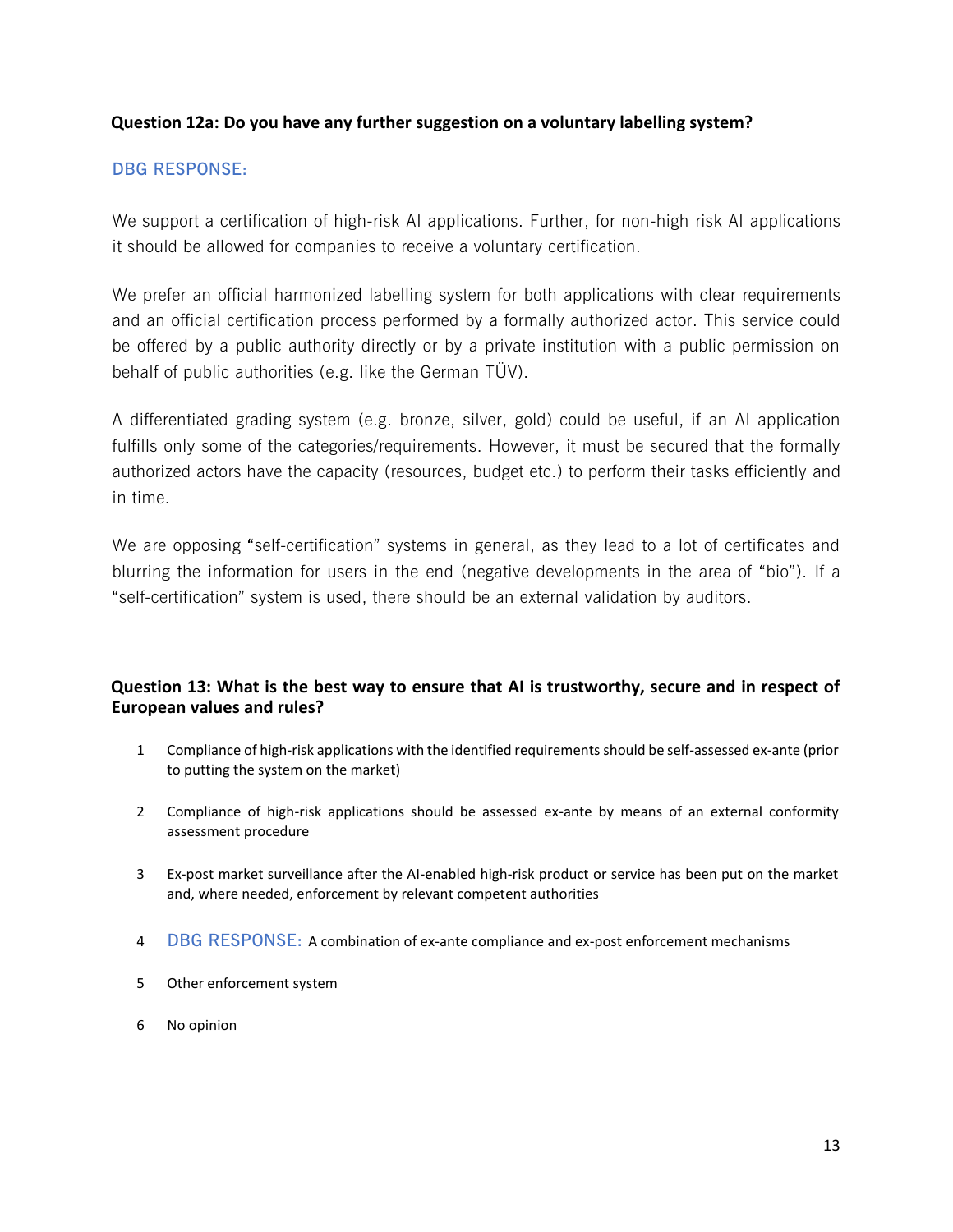#### Please specify any other enforcement system:

#### **DBG RESPONSE:**

**High-risk AI applications**: A combination of ex-ante assessments, based on an external conformity procedure, as well as ex-post market surveillance would be useful.

**Non high-risk AI applications**: A combination of ex-ante assessments, based on a selfassessment, as well as ex-post market surveillance would be useful. In cases where ex-ante assessments are difficult, more ex-post assessments are needed. Either way, it is crucial that the necessary capacities are in place to assess the AI, to ensure the efficiency of the assessmentprocess to support the launch of AI products. It is important to allow for innovation. Ex-ante and ex-post assessments by public authorities are cheaper than assessments of external third party providers (often too costly for start-ups). Assessment requirements need to be therefore economically feasible (time, costs, efforts, bureaucracy) in order not to hinder innovation.

Sandboxes are a solution in the technical testing phase, however if the service is offered to customers in reality / goes life, rules need to apply (no legal free-ride e.g. with regard to GDPR). Important steps: every AI provider needs to think about internal processes (models, training of data, handling of critical situations, handbooks, documentation etc.), the official certification, both ex-ante and ex-post assessments, later more ex-post than ex-ante assessments, after 5 years revision of processes, if necessary.

Example: market supervision: e.g. volatility-interruptions. In this example the application is trained on historical data, however the market develops differently in real time. An ex-ante assessment is not easy to tackle. User experience cannot be seen in an ex-ante assessment.

But one could introduce a "review" after a certain time (e.g. 6 month "trial phase"). This flexibility allows for innovation, improves and better services in the long run, as AI applications are in a dynamic development phase and could increase dramatically. The review of the criteria does not need to be foreseen in regulation, but rather on guidelines published by supervisory authorities and could be updated on a more regular basis.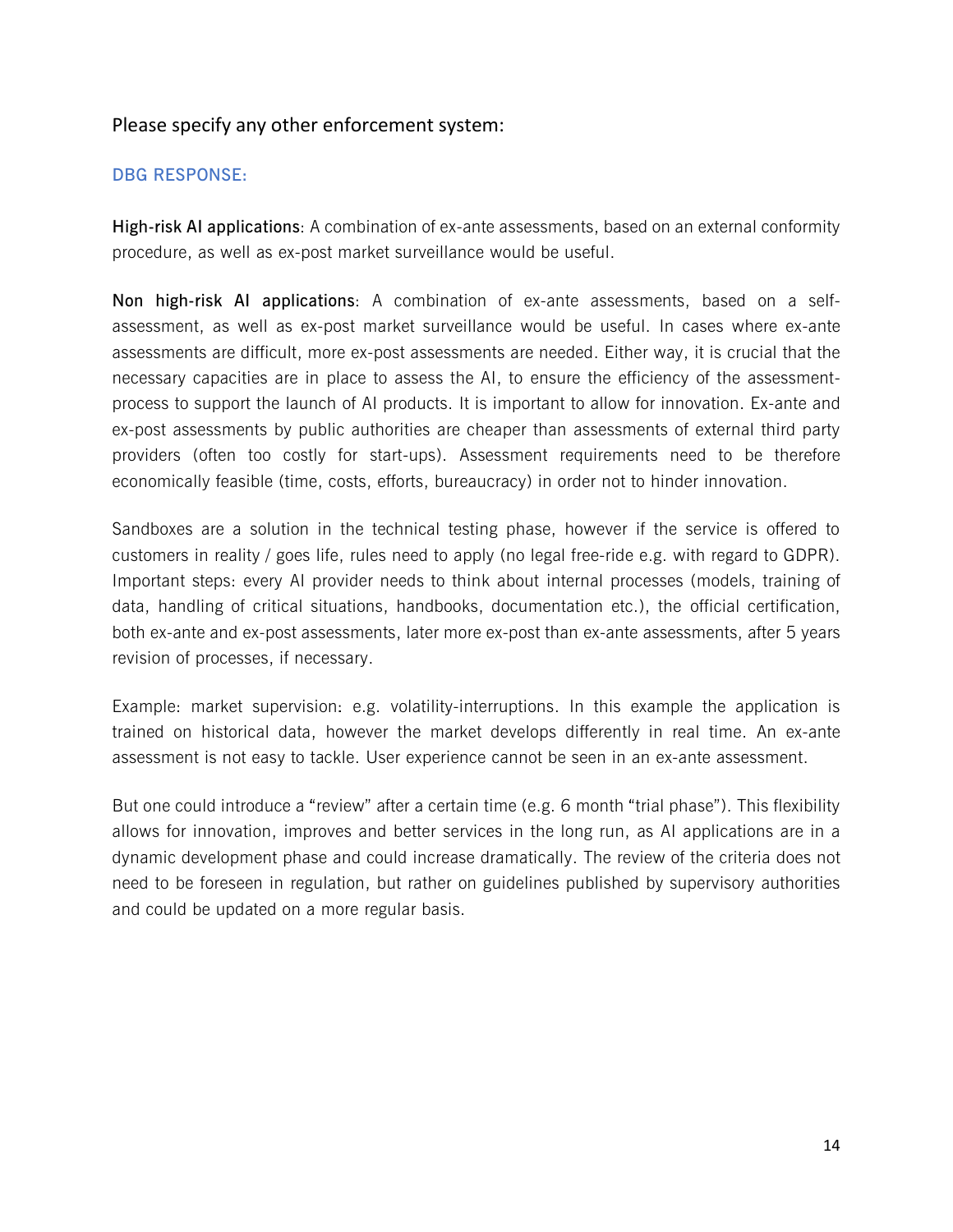#### **Question 14: Do you have any further suggestion on the assessment of compliance?**

#### **DBG RESPONSE:**

While designing the compliance assessment process, it is important to keep start-up companies in mind. Therefore, the process should be as efficient as possible, depending on the AI application in question.

In some cases, it might be necessary to focus more on ex-post assessments (e.g. via increased monitoring), e.g. if ex-ante assessments are only of limited meaningfulness, as the data to train an application will differ from "live" data.

The list of requirements for (high-risk) AI applications should be reviewed and updated timely and frequently, e.g. without a level 1 change of the regulatory framework, to keep up with technological innovation.

### **Section 3 – Safety and liability implications of AI, IoT and robotics**

The overall objective of the safety and liability legal frameworks is to ensure that all products and services, including those integrating emerging digital technologies, operate safely, reliably and consistently and that damage having occurred is remedied efficiently.

**Question 15: The current product safety legislation already supports an extended concept of safety protecting against all kind of risks arising from the product according to its use. However, which particular risks stemming from the use of artificial intelligence do you think should be further spelled out to provide more legal certainty?**

- 1 Cyber risks
- 2 Personal security risks
- 3 Risks related to the loss of connectivity
- 4 Mental health risks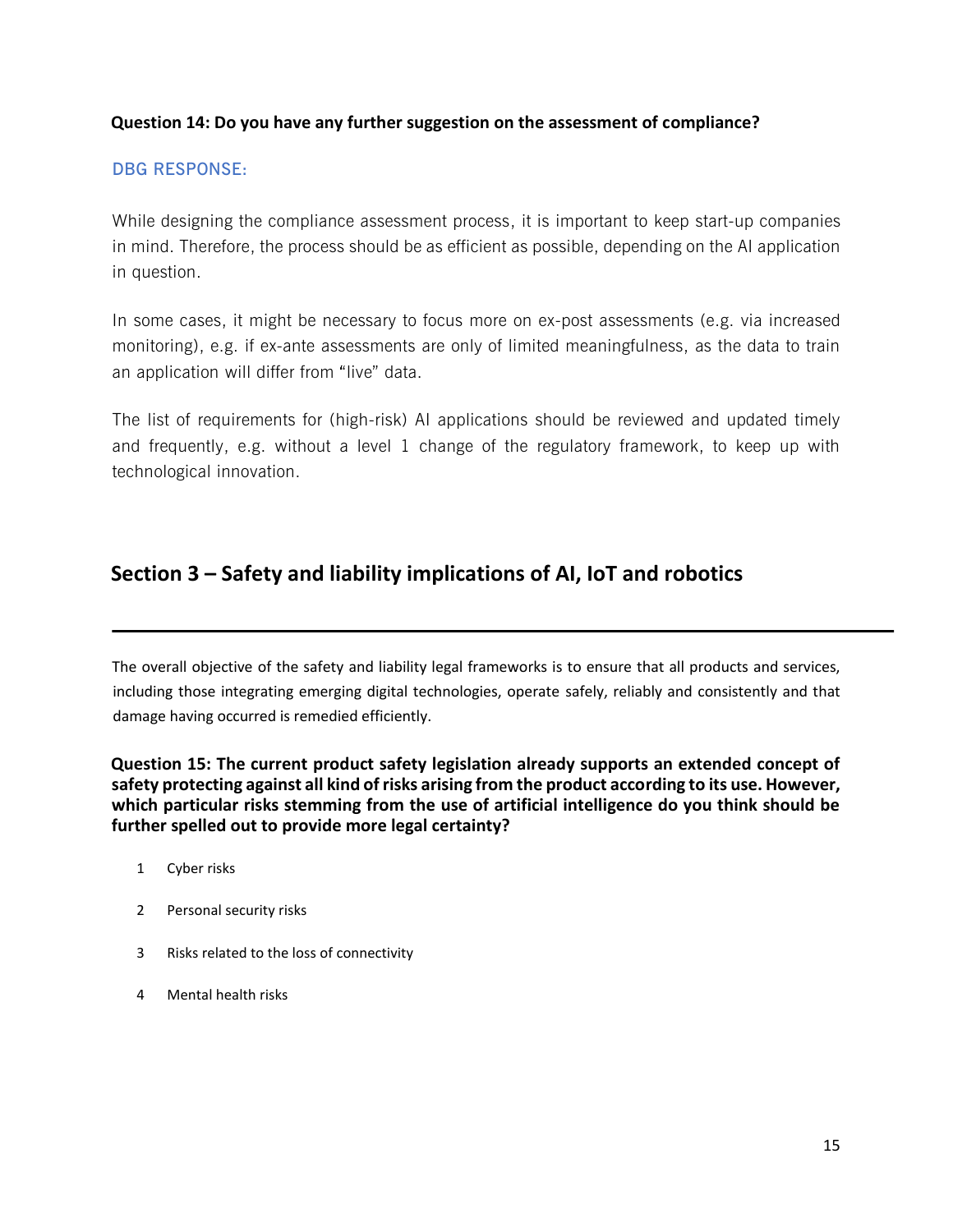#### **Question 15a: In your opinion, are there any further risks to be expanded on to provide more legal certainty?**

#### **DBG RESPONSE:**

Not relevant for our business, as we do not offer products, which endanger retail customers.

**Question 16: Do you think that the safety legislative framework should consider new risk assessment procedures for products subject to important changes during their lifetime?**

- 1 **DBG RESPONSE:** Yes
- 2 No
- 3 No opinion

#### **Question 16a: Do you have any further considerations regarding risk assessment procedures?**

#### **DBG RESPONSE:**

As an ex-ante risk assessment is not fully possible for every AI application, a distinction between "self-learning" and "release-based" might be useful. In case of "self-learning" AI applications, again, a focus on ex-post control mechanisms seems beneficial. Therefore, regular reviews and potential re-training "check-points "might be established in the process, this is especially necessary for "self-learning" AI applications (see the controversy around the chatter bots in 2016).

**Question 17: Do you think that the current EU legislative framework for liability (Product Liability Directive) should be amended to better cover the risks engendered by certain AI applications?**

- 1 Yes
- 2 No
- 3 No opinion